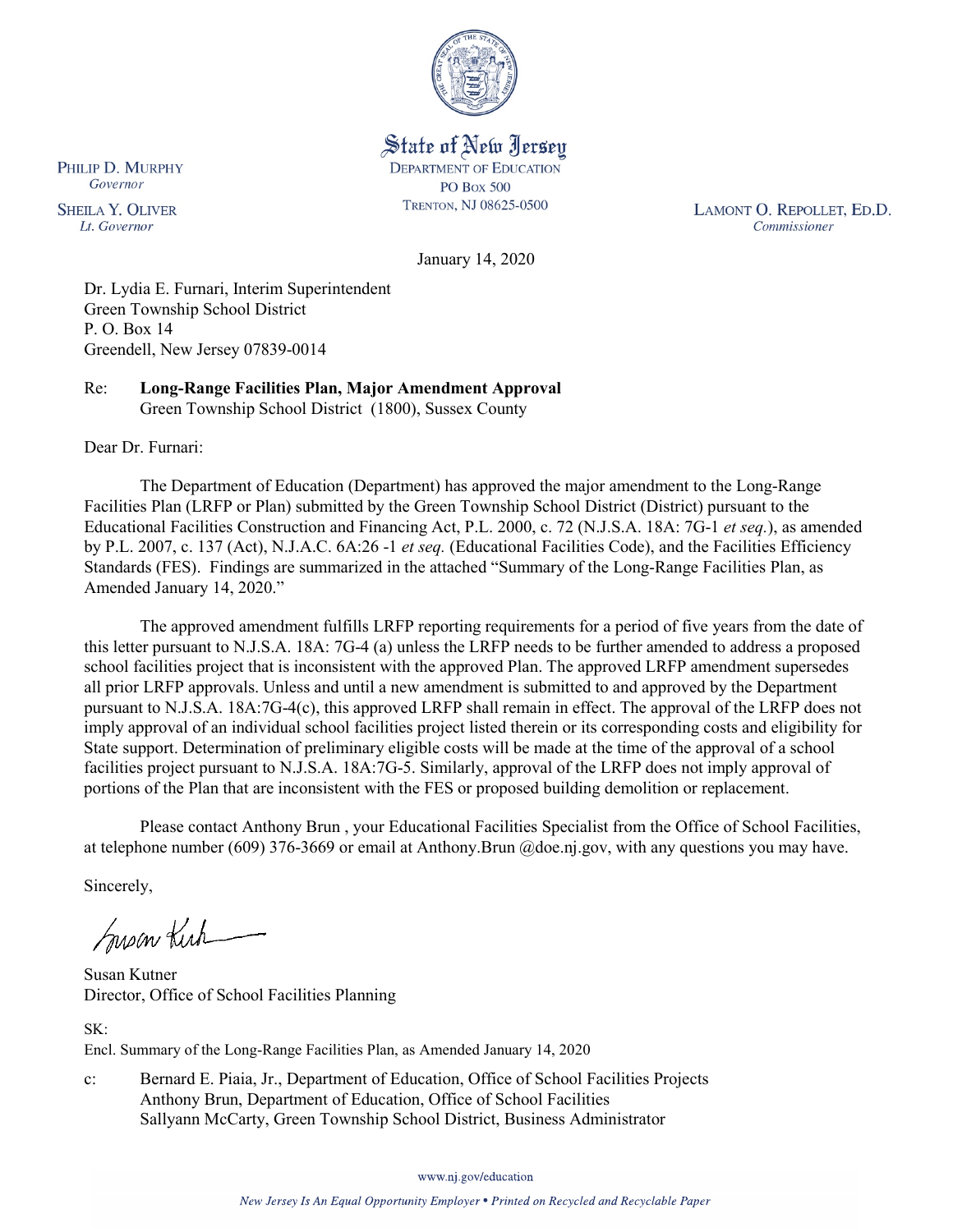# **Green Township School District (1800) Summary of the Long-Range Facilities Plan, as Amended January 14, 2020**

The Department of Education (Department) has completed its review of the major amendment to the Long-Range Facilities Plan (LRFP or Plan) submitted by the Green Township School District (District) pursuant to the Educational Facilities Construction and Financing Act, P.L. 2000, c. 72 (N.J.S.A. 18A: 7G-1 *et seq.*), as amended by P.L. 2007, c. 137 (Act), N.J.A.C. 6A:26-1 et seq. (Educational Facilities Code), and the Facilities Efficiency Standards (FES).

The following provides a summary of the District's approved amended LRFP. The summary is based on the standards set forth in the Act, the Educational Facilities Code, the FES, District-reported information in the Department's LRFP reporting system, and supporting documentation. The referenced reports in *italic* text are standard reports available on the Department's LRFP website.

### **1. Inventory Overview**

The District is classified as a Regular Operating District (ROD) for funding purposes. It provides services for students in grades K-8.

The District identified existing and proposed schools, sites, buildings, rooms, and site amenities in its LRFP. Table 1 lists the number of existing and proposed district schools, sites, and buildings. Detailed information can be found in the *School Asset Inventory Report* and the *Site Asset Inventory Report.*

**As directed by the Department, school facilities projects that have received initial approval by the Department and have been approved by the voters, if applicable, are represented as "existing" in the LRFP.** Approved projects that include new construction and/or the reconfiguration/reassignment of existing program space are as follows: n/a.

#### **Table 1: Number of Schools, School Buildings, and Sites**

|                                              | Existing | <b>Proposed</b> |
|----------------------------------------------|----------|-----------------|
| Number of Schools (assigned DOE school code) |          |                 |
| Number of School Buildings <sup>1</sup>      |          |                 |
| Number of Non-School Buildings <sup>2</sup>  |          |                 |
| Number of Vacant Buildings                   |          |                 |
| Number of Sites                              |          |                 |

*1 Includes district-owned buildings and long-term leases serving students in district-operated programs 2 Includes occupied district-owned buildings not associated with a school, such as administrative or utility buildings*

Based on the existing facilities inventory submitted by the District:

- Schools using leased buildings (short or long-term):  $n/a$
- Schools using temporary classroom units (TCUs), excluding TCUs supporting construction: n/a
- Vacant/unassigned school buildings:  $n/a$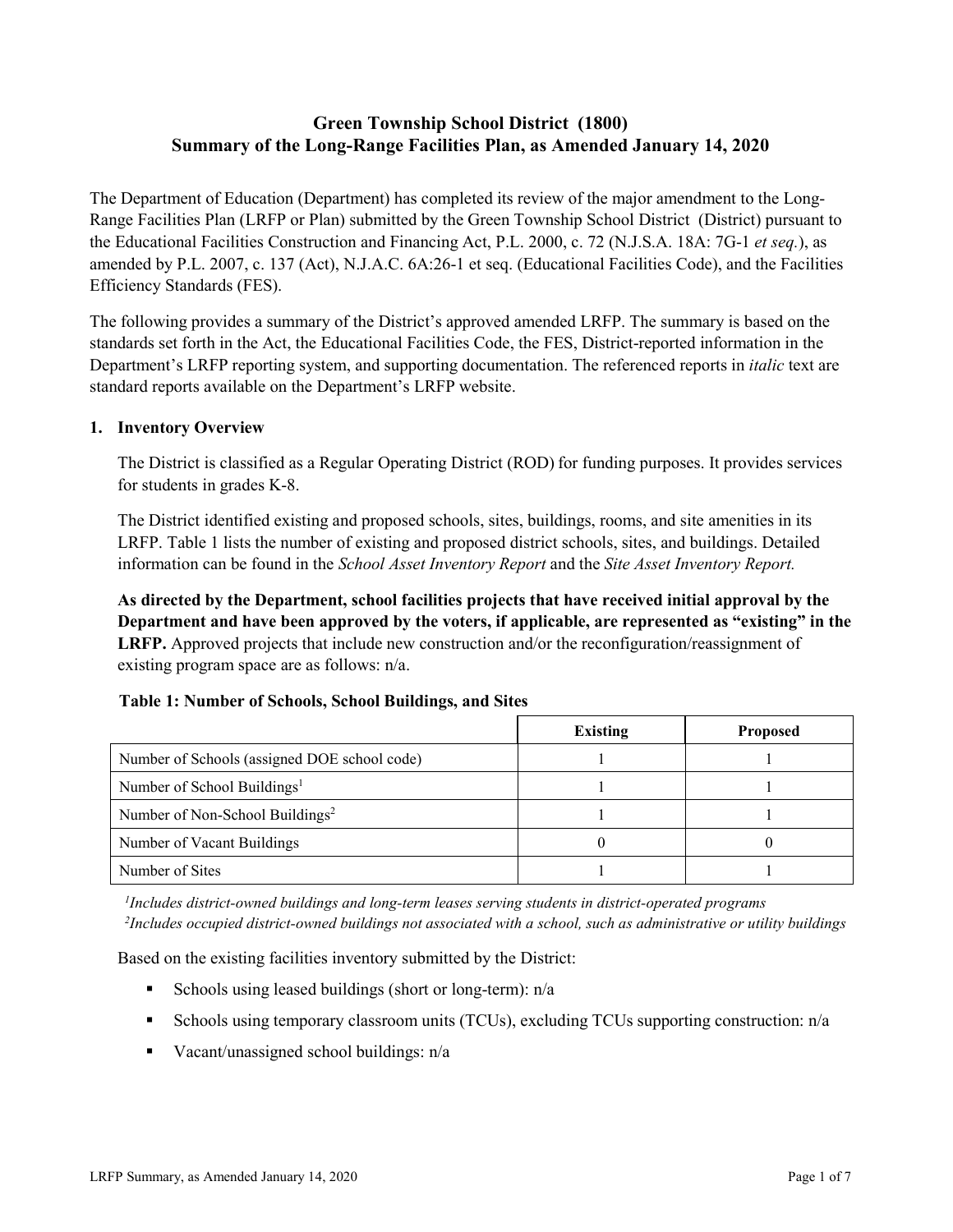**FINDINGS** The Department has determined that the proposed inventory is adequate for approval of the District's LRFP amendment. However, the LRFP determination does not imply approval of an individual school facilities project listed within the LRFP; the District must submit individual project applications for project approval.

# **2. District Enrollments**

The District determined the number of students, or "proposed enrollments," to be accommodated for LRFP planning purposes on a district-wide basis and in each school.

The Department minimally requires the submission of a standard cohort-survival projection using historic enrollment data from the Application for School State Aid (ASSA) or NJ Smart. The cohort-survival method projection method forecasts future students based upon the survival of the existing student population as it moves from grade to grade. A survival ratio of less than 1.00 indicates a loss of students, while a survival ratio of more than 1.00 indicates the class size is increasing. For example, if a survival ratio tracking first to second grade is computed to be 1.05, the grade size is increasing by 5% from one year to the next. The cohort-survival projection methodology works well for communities with stable demographic conditions. Atypical events impacting housing or enrollments, such as an economic downturn that halts new housing construction or the opening of a charter or private school, typically makes a cohort-survival projection less reliable.

### **Proposed enrollments are based on a standard cohort-survival enrollment projection.**

Adequate supporting documentation was submitted to the Department to justify the proposed enrollments. Table 2 provides a comparison of existing and projected enrollments. All totals include special education students.

| <b>Grades</b>                | <b>Existing Enrollments</b><br>2018-19 School Year | <b>District Proposed Enrollments</b><br>2023-24 School Year |
|------------------------------|----------------------------------------------------|-------------------------------------------------------------|
| PK (excl. private providers) |                                                    |                                                             |
| Grades K-5                   | 261                                                | 269                                                         |
| Grades 6-8                   | 148                                                | 132                                                         |
| Grades 9-12                  |                                                    |                                                             |
| <b>Totals K-12</b>           | 409                                                | 401                                                         |

# **Table 2: Enrollments**

**FINDINGS** The Department has determined the District's proposed enrollments to be acceptable for approval of the District's LRFP amendment. The Department will require a current enrollment projection at the time an application for a school facilities project is submitted incorporating the District's most recent enrollments in order to verify that the LRFP's planned capacity is appropriate for the updated enrollments.

# **3. District Practices Capacity**

Based on information provided in the room inventories, *District Practices Capacity* was calculated for each school building to determine whether adequate capacity is proposed for the projected enrollments based on district scheduling and class size practices. The capacity totals assume instructional buildings can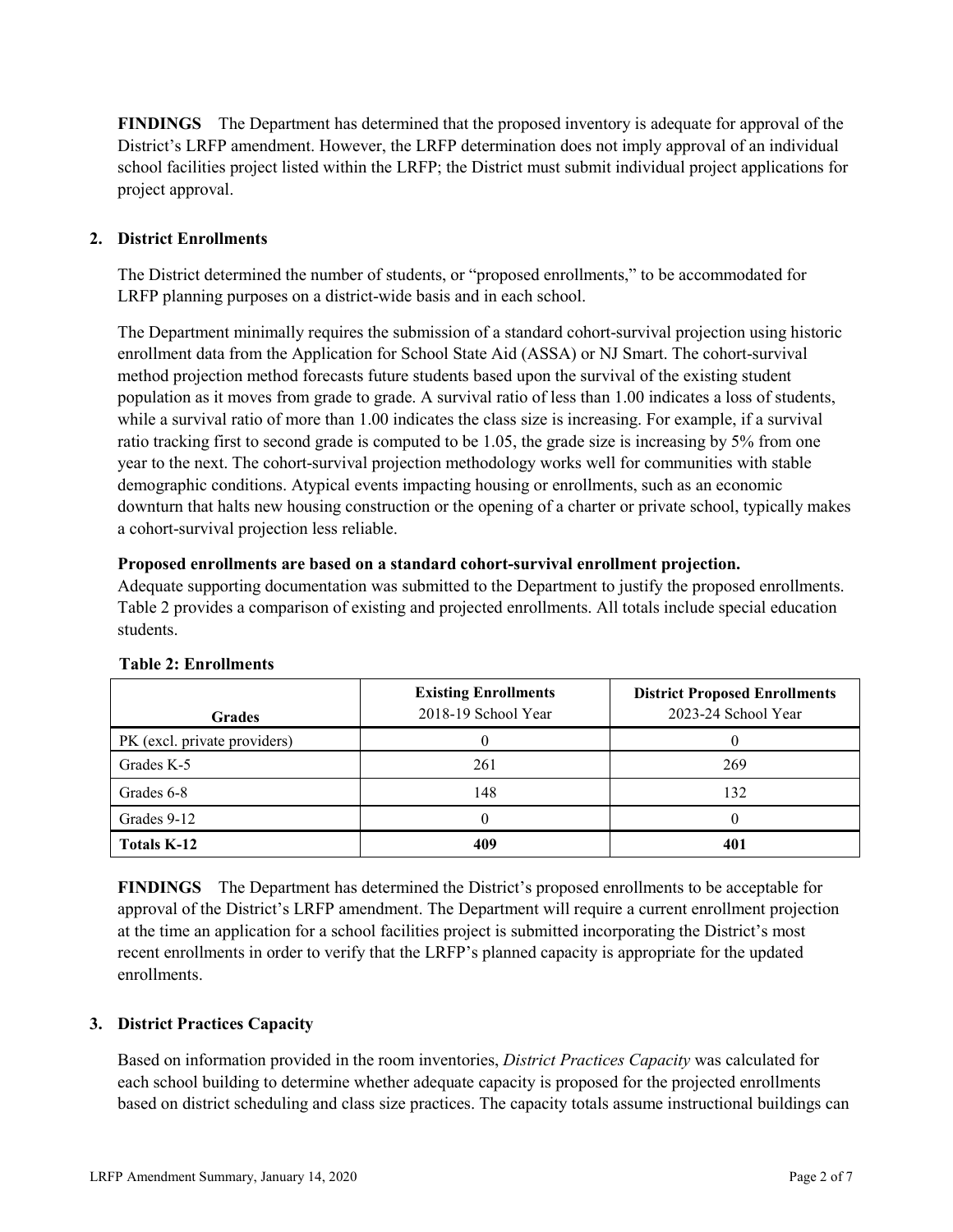be fully utilized regardless of school sending areas, transportation, and other operational issues. The calculations only consider district-owned buildings and long-term leases; short term leases and temporary buildings are excluded. A capacity utilization factor of 90% for classrooms serving grades K-8 and 85% for classrooms serving grades 9-12 is applied in accordance with the FES. No capacity utilization factor is applied to preschool classrooms.

In certain cases, districts may achieve adequate District Practices Capacity to accommodate enrollments but provide inadequate square feet per student in accordance with the FES, resulting in educational adequacy issues and "Unhoused Students." Unhoused students are considered in the "Functional Capacity" calculations used to determine potential State support for school facilities projects and are analyzed in Section 4.

Table 3 provides a summary of proposed enrollments and existing and proposed District-wide capacities. Detailed information can be found in the LRFP website reports titled *FES and District Practices Capacity Report, Existing Rooms Inventory Report, and Proposed Rooms Inventory Report.*

| <b>Grades</b>          | <b>Proposed</b><br><b>Enrollments</b> | <b>Existing</b><br><b>District</b><br><b>Practices</b><br>Capacity | <b>Existing</b><br>Deviation* | <b>Proposed</b><br><b>District</b><br><b>Practices</b><br>Capacity | <b>Proposed</b><br>Deviation* |
|------------------------|---------------------------------------|--------------------------------------------------------------------|-------------------------------|--------------------------------------------------------------------|-------------------------------|
| Elementary (PK-5)      | 269                                   | 275.53                                                             | 6.53                          | 280.14                                                             | 11.14                         |
| Middle $(6-8)$         | 132                                   | 142.07                                                             | 10.07                         | 137.46                                                             | 5.46                          |
| High $(9-12)$          | $\theta$                              | 0.00                                                               | 0.00                          | 0.00                                                               | 0.00                          |
| <b>District Totals</b> | 401                                   | 417.60                                                             | 16.60                         | 417.60                                                             | 16.60                         |

**Table 3: District Practices Capacity Analysis**

*\* Positive numbers signify surplus capacity; negative numbers signify inadequate capacity. Negative values for District Practices capacity are acceptable for approval if proposed enrollments do not exceed 100% capacity utilization.*

Considerations:

- **Based on the proposed enrollments and existing room inventories, the District is projected to have** inadequate capacity for the following grade groups, assuming all school buildings can be fully utilized: n/a
- Adequate justification has been provided by the District if the proposed capacity for a school significantly deviates from the proposed enrollments. Generally, surplus capacity is acceptable for LRFP approval if additional capacity is not proposed through new construction.

**FINDINGS**The Department has determined that proposed District capacity, in accordance with the proposed enrollments, is adequate for approval of the District's LRFP amendment. The Department will require a current enrollment projection at the time an application for a school facilities project is submitted, incorporating the District's most recent Fall Enrollment Report, in order to verify that the LRFP's planned capacity meets the District's updated enrollments.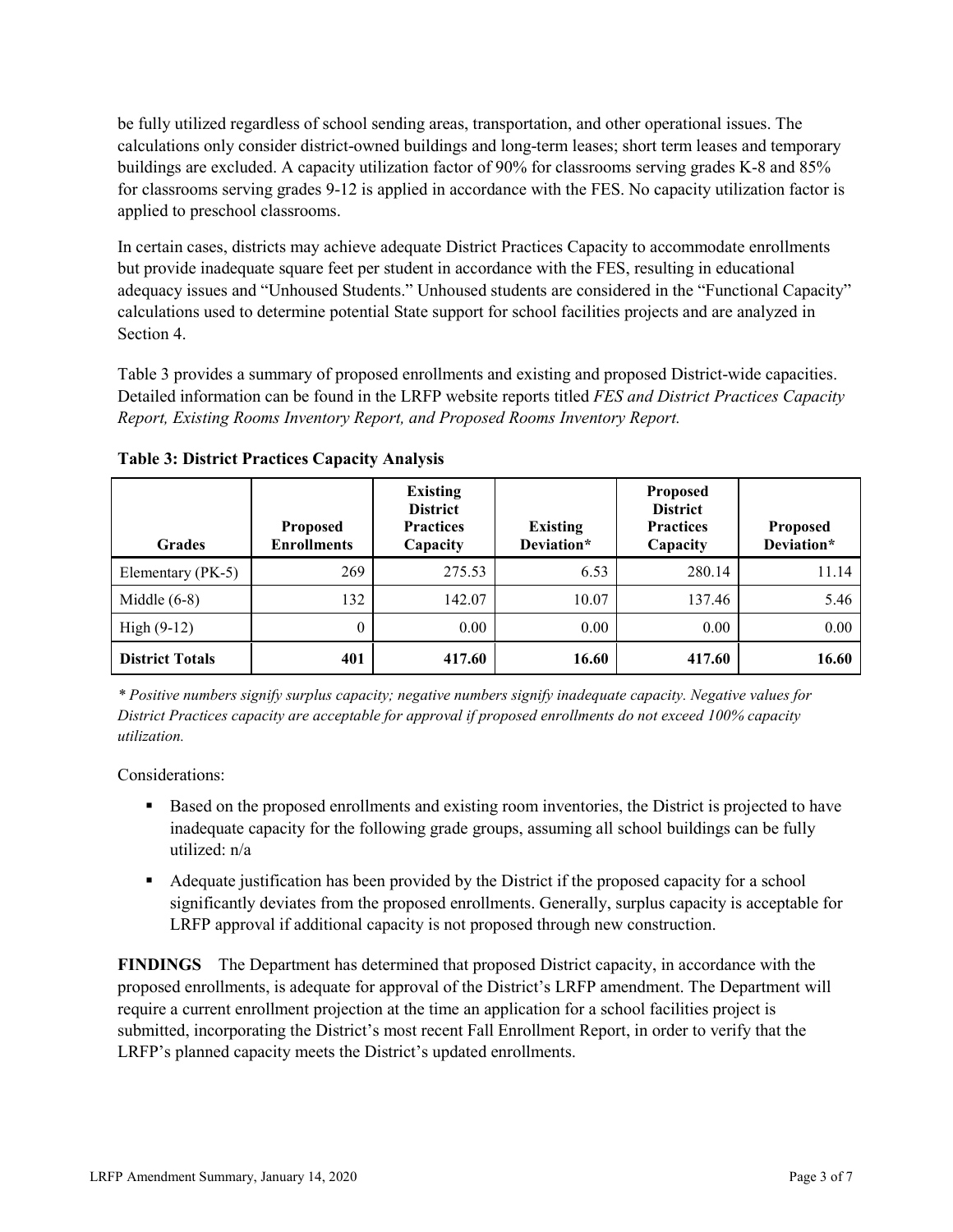### **4. New Construction Funding Eligibility**

*Functional Capacity* was calculated and compared to the proposed enrollments to provide a preliminary estimate of Unhoused Students and new construction funding eligibility.

*Functional Capacity* is the adjusted gross square footage of a school building *(total gross square feet minus excluded space)* divided by the minimum area allowance per full-time equivalent student for the grade level contained therein. *Unhoused Students* is the number of students projected to be enrolled in the District that exceeds the Functional Capacity of the District's schools pursuant to N.J.A.C. 6A:26-2.2(c). *Excluded Square Feet* includes (1) square footage exceeding the FES for any pre-kindergarten, kindergarten, general education, or self-contained special education classroom; (2) grossing factor square footage *(corridors, stairs, mechanical rooms, etc.)* that exceeds the FES allowance, and (3) square feet proposed to be demolished or discontinued from use. Excluded square feet may be revised during the review process for individual school facilities projects.

Table 4 provides a preliminary assessment of the Functional Capacity, Unhoused Students, and Estimated Maximum Approved Area for Unhoused Students for each FES grade group. The calculations exclude temporary facilities and short-term leased buildings. School buildings proposed for whole or partial demolition or reassignment to a non-school use are excluded from the calculations pending project application review. If a building is proposed to be reassigned to a different school, the square footage is applied to the proposed grades after reassignment. Buildings that are not assigned to a school are excluded from the calculations. In addition, only preschool students eligible for state funding (former ECPA students) are included. Detailed information concerning the calculations can be found in the *Functional Capacity and Unhoused Students Report* and the *Excluded Square Footage Report.*

|                                                | <b>PK/K-5</b> | $6 - 8$  | $9 - 12$ | <b>Total</b> |
|------------------------------------------------|---------------|----------|----------|--------------|
| PK Eligible Students/K-12 Proposed Enrollments | 269           | 132      | $\Omega$ |              |
| FES Area Allowance (SF/student)                | 125.00        | 134.00   | 151.00   |              |
| <b>Prior to Completion of Proposed Work:</b>   |               |          |          |              |
| <b>Existing Gross Square Feet</b>              | 70,047        | 34,373   | $\Omega$ | 104,420      |
| <b>Adjusted Gross Square Feet</b>              | 57,110        | 28,024   | $\theta$ | 85,134       |
| <b>Adjusted Functional Capacity</b>            | 446.30        | 219.00   | 0.00     |              |
| Unhoused Students                              | 0.00          | 0.00     | 0.00     |              |
| Est. Max. Area for Unhoused Students           | 0.00          | 0.00     | 0.00     |              |
| <b>After Completion of Proposed Work:</b>      |               |          |          |              |
| Gross Square Feet                              | 70,047        | 34,373   | $\theta$ | 104,420      |
| New Gross Square Feet                          | 0             | $\theta$ | $\Omega$ | $\theta$     |
| <b>Adjusted Gross Square Feet</b>              | 57,110        | 28,024   | $\Omega$ | 85,134       |
| <b>Functional Capacity</b>                     | 446.30        | 219.00   | 0.00     |              |
| Unhoused Students after Construction           | 0.00          | 0.00     | 0.00     |              |
| Est. Max. Area Remaining                       | 0.00          | 0.00     | 0.00     |              |

# **Table 4: Estimated Maximum Approved Area for Unhoused Students**

Facilities used for non-instructional or non-educational purposes are ineligible for State support under the Act. However, projects for such facilities shall be reviewed by the Department to determine whether they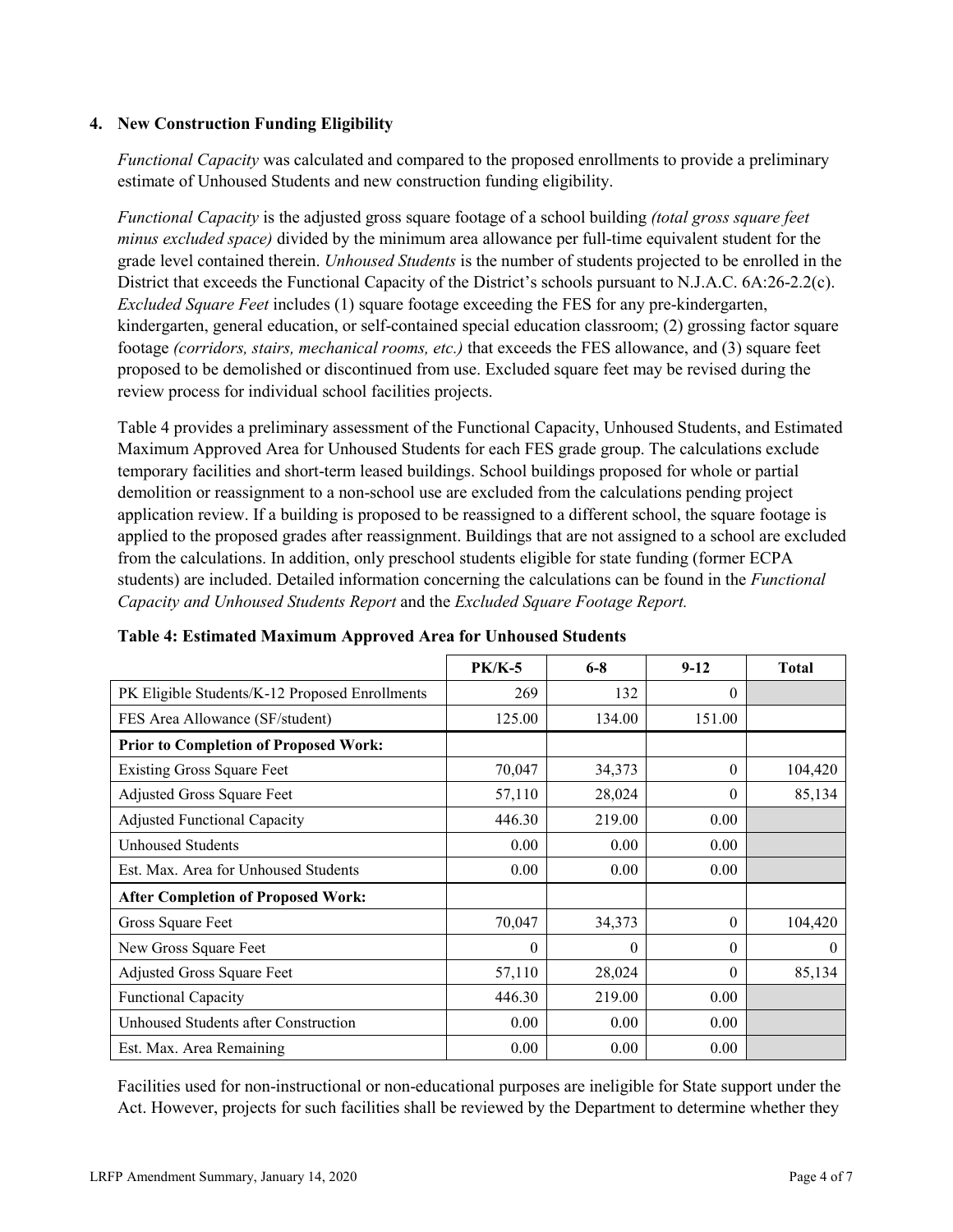are consistent with the District's LRFP and whether the facility, if it is to house students (full or part time) conforms to educational adequacy requirements. These projects shall conform to all applicable statutes and regulations.

Estimated costs represented in the LRFP by the District are for capital planning purposes only. The estimates are not intended to represent preliminary eligible costs or final eligible costs of approved school facilities projects.

Considerations:

- The District does not have approved projects pending completion, as noted in Section 1, that impact the Functional Capacity calculations.
- The Functional Capacity calculations *exclude* square feet proposed for demolition or discontinuation for the following FES grade groups and school buildings pending a feasibility study and project review: n/a.
- Based on the preliminary assessment, the District has Unhoused Students prior to the completion of proposed work for the following FES grade groups: n/a.
- New construction is proposed for the following FES grade groups:  $n/a$ .
- **Proposed new construction exceeds the estimated maximum area allowance for Unhoused** Students prior to the completion of the proposed work for the following grade groups: n/a.
- The District, based on the preliminary LRFP assessment, will not have Unhoused Students after completion of the proposed LRFP work. If the District is projected to have Unhoused Students, adequate justification has been provided to confirm educational adequacy in accordance with Section 6 of this determination.

**FINDINGS** Functional Capacity and Unhoused Students calculated in the LRFP are preliminary estimates. Preliminary Eligible Costs (PEC) and Final Eligible Costs (FEC) will be included in the review process for specific school facilities projects. A feasibility study undertaken by the District is required if building demolition or replacement is proposed per N.J.A.C. 6A:26-2.3(b)(10).

# **5. Proposed Work**

The District assessed program space, capacity, and physical plant deficiencies to determine corrective actions. Capital maintenance, or *"system actions,"* address physical plant deficiencies due to operational, building code, and /or life cycle issues. Inventory changes, or *"inventory actions,*" add, alter, or eliminate sites, site amenities, buildings, and/or rooms.

The Act (N.J.S.A. 18A:7G-7b) provides that all school facilities shall be deemed suitable for rehabilitation unless a pre-construction evaluation undertaken by the District demonstrates to the satisfaction of the Commissioner that the structure might pose a risk to the safety of the occupants even after rehabilitation or that rehabilitation is not cost-effective. Pursuant to N.J.A.C. 6A:26-2.3(b)(10), the Commissioner may identify school facilities for which new construction is proposed in lieu of rehabilitation for which it appears from the information presented that new construction is justified, provided, however, that for such school facilities so identified, the District must submit a feasibility study as part of the application for the specific school facilities project. The cost of each proposed building replacement is compared to the cost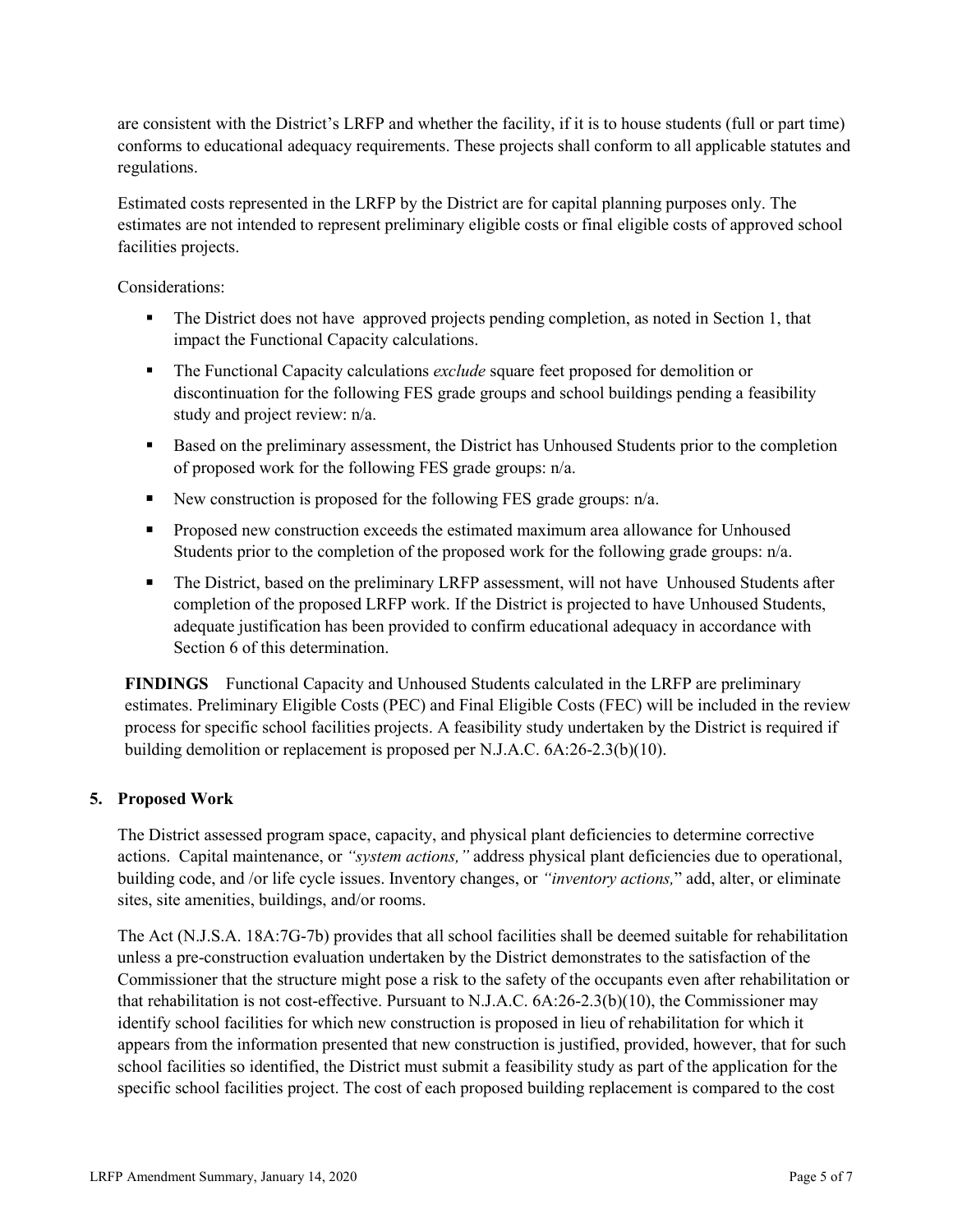of additions or rehabilitation required to eliminate health and safety deficiencies and to achieve the District's programmatic model.

Table 5 lists the scope of work proposed for each school based on the building(s) serving their student population. Detailed information can be found in the LRFP website reports titled *"School Asset Inventory," "LRFP Systems Actions Summary," and "LRFP Inventory Actions Summary."*

With the completion of the proposed work, the following schools are proposed to be eliminated: n/a; the following schools are proposed to be added: n/a .

| <b>Proposed Scope of Work</b>                                                                  | <b>Applicable Schools</b>           |
|------------------------------------------------------------------------------------------------|-------------------------------------|
| Renovation only (no new construction)                                                          |                                     |
| System actions only (no inventory actions)                                                     | Green Hills Elementary School (060) |
| Existing inventory actions only (no systems actions)                                           | n/a                                 |
| Systems and inventory changes                                                                  | n/s                                 |
| <b>New construction</b>                                                                        |                                     |
| Building addition only (no systems or existing inventory actions)                              | n/a                                 |
| Renovation and building addition (system, existing inventory,<br>and new construction actions) | n/a                                 |
| New building on existing site                                                                  | n/a                                 |
| New building on new or expanded site                                                           | n/a                                 |
| Site and building disposal (in addition to above scopes)                                       |                                     |
| Partial building demolition                                                                    | n/a                                 |
| Whole building demolition                                                                      | n/a                                 |
| Site and building disposal or discontinuation of use                                           | n/a                                 |

### **Table 5. School Building Scope of Work**

**FINDINGS** The Department has determined that the proposed work is adequate for approval of the District's LRFP amendment. However, Department approval of proposed work in the LRFP does not imply the District may proceed with a school facilities project. The District must submit individual project applications with cost estimates for Department project approval. Both school facilities project approval and other capital project review require consistency with the District's approved LRFP.

# **6. Proposed Room Inventories and the Facilities Efficiency Standards**

The District's proposed school buildings were evaluated to assess general educational adequacy in terms of compliance with the FES area allowance pursuant to N.J.A.C. 6A:26-2.2 and 2.3.

District schools are not proposed to provide less square feet per student than the FES after the completion of proposed work as indicated in Table 5. n/a

**FINDINGS** The Department has determined that the District's proposed room inventories are adequate for LRFP approval. If school(s) are proposed to provide less square feet per student than the FES area allowance, the District has provided justification indicating that the educational adequacy of the facility will not be adversely affected and has been granted an FES waiver by the Department pending project submission and review. This determination does not include an assessment of eligible square feet for State